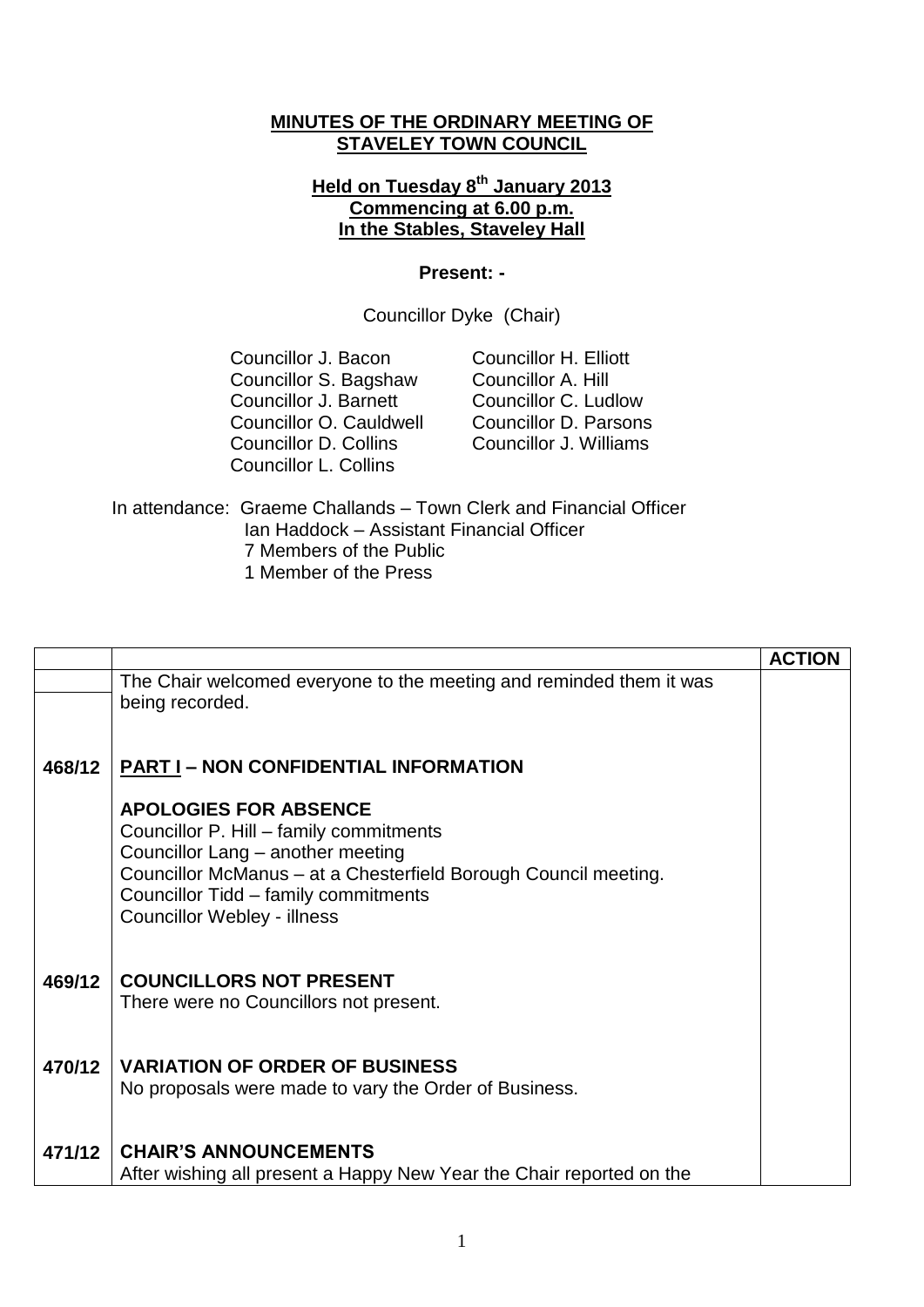|        | success of the Staveley Town Council Elderly Citizens Christmas Party and<br>thanked all those Councillors and Staff involved.                                                                                                                                                                                                                                      |  |  |  |  |
|--------|---------------------------------------------------------------------------------------------------------------------------------------------------------------------------------------------------------------------------------------------------------------------------------------------------------------------------------------------------------------------|--|--|--|--|
| 472/12 | TO DETERMINE WHICH ITEMS, IF ANY FROM PART ONE OF THE<br>AGENDA SHOULD BE TAKEN WITH THE PUBLIC EXCLUDED<br>No items were so determined.                                                                                                                                                                                                                            |  |  |  |  |
| 473/12 | <b>DECLARATION OF MEMBERS' INTERESTS</b><br>a) There were no declarations by Members.                                                                                                                                                                                                                                                                               |  |  |  |  |
|        | b) There were no requests for dispensation by Members.                                                                                                                                                                                                                                                                                                              |  |  |  |  |
| 474/12 | <b>PRESENTATIONS</b><br>There were no presentations.                                                                                                                                                                                                                                                                                                                |  |  |  |  |
| 475/12 | <b>PUBLIC SPEAKING</b><br>a) Firstly Marion Gerrard asked who was responsible for the Staveley<br>Christmas Lights.                                                                                                                                                                                                                                                 |  |  |  |  |
|        | The Town Clerk explained Staveley Town Council was responsible and<br>detailed the problems experienced this year.                                                                                                                                                                                                                                                  |  |  |  |  |
|        | However, Marion's concern was that the lights were still up and on.                                                                                                                                                                                                                                                                                                 |  |  |  |  |
|        | The Town Clerk responded that an instruction had been given to the<br>contractor to take the lights down and in the mean time to switch them off.<br>However, it had to be appreciated that the contractor was very busy as all<br>clients wanted this on the same day.                                                                                             |  |  |  |  |
|        | John Morehen congratulated all involved in the Staveley Town Council<br>Elderly Citizens' Christmas party: it had been well organised and well put on.<br>It showed the capability of Staveley Town Council.                                                                                                                                                        |  |  |  |  |
|        | Joe Roberts asked for, and received, permission to have Staveley Town<br>Council links and logo on the Staveley Armed Forces and Veterans'<br>Association website.                                                                                                                                                                                                  |  |  |  |  |
|        | Phil Sawyer asked what the position was with the Heart of Staveley Project.                                                                                                                                                                                                                                                                                         |  |  |  |  |
|        | The Town Clerk reported on progress: he had provided material for the<br>Chesterfield Borough Council Economic Development Manager, for the<br>Chesterfield Borough Council solicitor and Chesterfield Borough Council<br>Finance Officer. They were evaluating the Project and he understood the<br>three officers would be meeting shortly to scope their Report. |  |  |  |  |
|        | John Morehen asked why Staveley Town Council was not capable of                                                                                                                                                                                                                                                                                                     |  |  |  |  |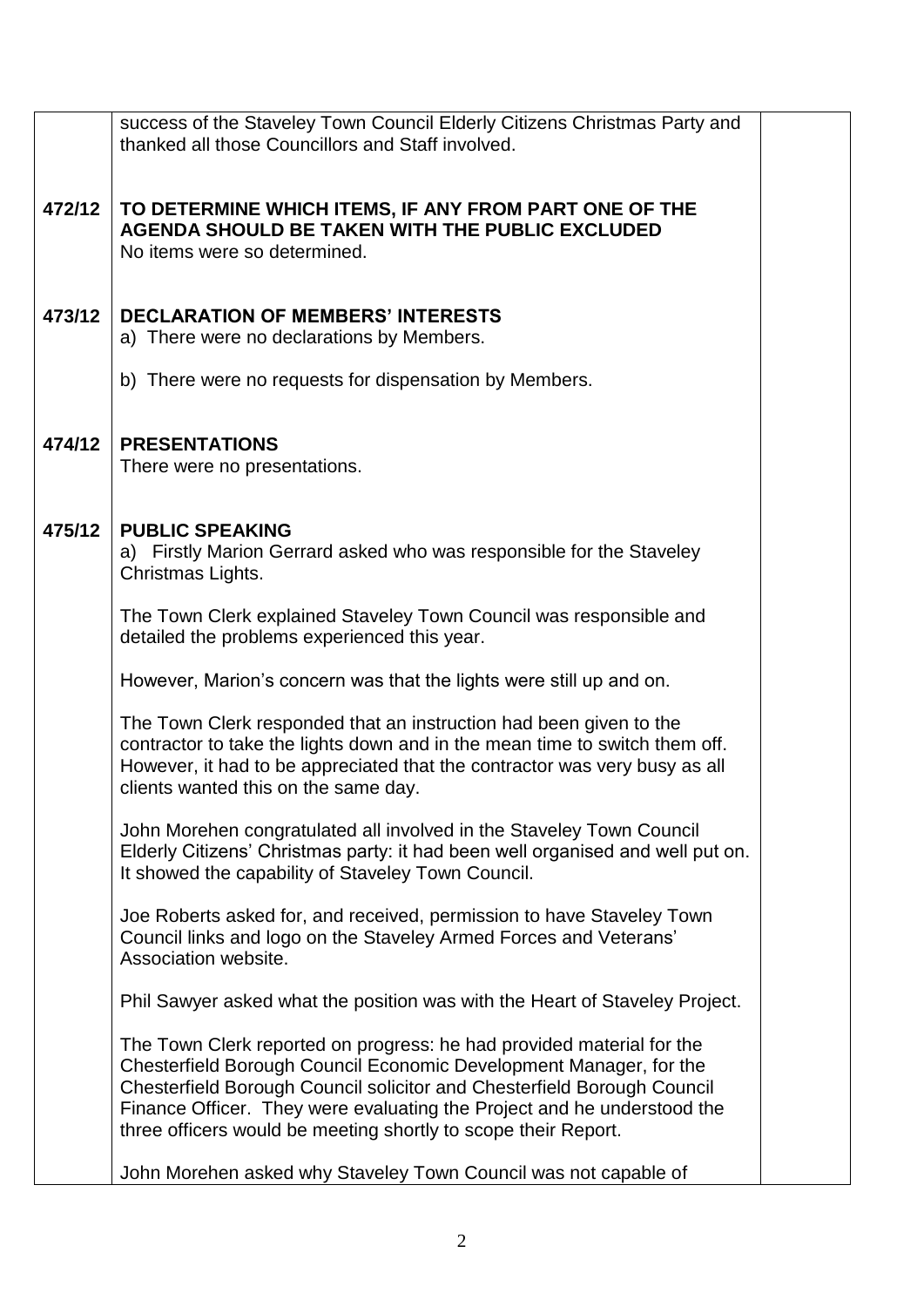|        | judging its own projects rather than relying on Chesterfield Borough Council.                                                                                                                                                                                                                                                      |           |
|--------|------------------------------------------------------------------------------------------------------------------------------------------------------------------------------------------------------------------------------------------------------------------------------------------------------------------------------------|-----------|
|        | Councillor Ludlow responded that Chesterfield Borough Council employed a<br>number of officers with great experience of such projects and their backing<br>would give extra confidence to the Town Council that it was an excellent<br>project.                                                                                    |           |
|        | Phil Sawyer asked if he could take it that the Town Council supported the<br>Heart of Staveley Project.                                                                                                                                                                                                                            |           |
|        | Councillor Dyke responded that Staveley Town Council had passed a<br>Resolution supporting the Project.                                                                                                                                                                                                                            |           |
|        | He then closed the Public Session.                                                                                                                                                                                                                                                                                                 |           |
|        | b) Community Safety<br>There were no representations from Community Safety organisations in<br>attendance.                                                                                                                                                                                                                         |           |
|        | Councillor Williams requested that the Town Clerk write to the Police<br>thanking them for the attendance at the last Ordinary Meeting and inviting<br>them to come again.                                                                                                                                                         | <b>GC</b> |
|        | The Town Clerk reported he had followed up a query from Councillor<br>Parsons regarding a police matter. Sgt. McInulty was on leave but he had<br>received some confirmatory information. It was not appropriate to discuss<br>the issue in public but he would let Councillor Parsons know the outcome as<br>soon as he was able. | <b>GC</b> |
| 476/12 | MINUTES OF THE ORDINARY MEETING OF STAVELEY TOWN<br><b>COUNCIL HELD ON TUESDAY 11th DECEMBER 2012</b><br>It was RESOLVED that the Minutes of the Ordinary Meeting of Staveley<br>Town Council held on Tuesday 11 <sup>th</sup> December be approved as a true record.                                                              |           |
| 477/12 | <b>MATTERS ARISING FROM THE MINUTES OF THE ORDINARY</b><br>MEETING OF STAVELEY TOWN COUNCIL HELD ON TUESDAY 31 <sup>st</sup><br><b>OCTOBER 2012</b><br>The scheduled meeting had been cancelled.                                                                                                                                   |           |
| 478/12 | TO CONSIDER THE RESOLUTIONS OF THE PLANNING AND<br><b>ENVIRONMENTAL COMMITTEE OF STAVELEY TOWN COUNCIL HELD</b><br>ON MONDAY 10TH DECEMBER 2012<br>The Minutes of the Planning and Environmental Committee held on Monday<br>10 <sup>th</sup> December were <b>RECEIVED</b> .                                                      |           |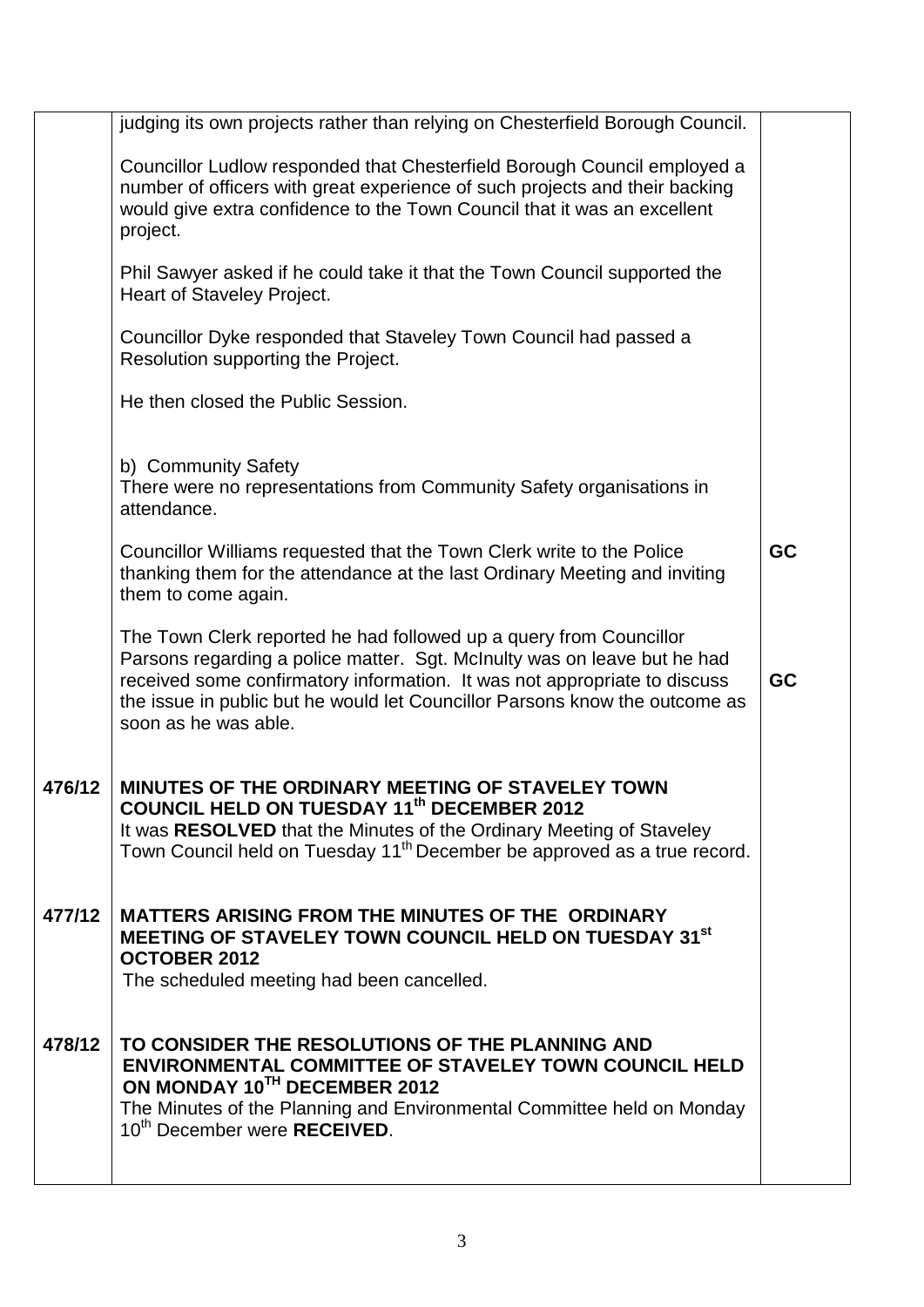| 479/12 | TO CONSIDER RECOMMENDATIONS OF THE LEISURE AND<br><b>COMMUNITY COMMITTEE OF STAVELEY TOWN COUNCIL HELD ON</b><br><b>WEDNESDAY 19th DECEMBER 2012</b><br>The meeting had been cancelled.                                                                                                                                                            |           |
|--------|----------------------------------------------------------------------------------------------------------------------------------------------------------------------------------------------------------------------------------------------------------------------------------------------------------------------------------------------------|-----------|
| 480/12 | TO CONSIDER RECOMMENDATIONS OF THE POLICY, FINANCE AND<br>PUBLICITY COMMITTEE OF STAVELEY TOWN COUNCIL HELD ON<br><b>WEDNESDAY 19th DECEMBER 2012</b><br>The meeting had been cancelled.                                                                                                                                                           |           |
| 481/12 | TOWN CLERK'S REPORT INCLUDING JOINT PROJECTS<br>The Town Clerk spoke to his Report circulated with the Agenda.                                                                                                                                                                                                                                     |           |
|        | He had auctioned all the recommendations in the 2 Baseline Surveys. The<br>items required to be dealt with by qualified contractors were in hand.<br>The<br>Engineers were happy with the speed and extend of the actions.<br>Our<br>insurers had been informed.                                                                                   |           |
|        | Turning to Mastin Moor Community Centre, the purchasers were anxious to<br>move on and were awaiting planners confirmation that a change of use<br>would be granted in principle. He had prepared a Key Indemnity Form for<br>use by the purchasers, to reduce costs on Staveley Town Council.                                                     |           |
|        | He had hoped to finally confirm completion of the land purchase for<br>Affordable Eco Homes Project: all the documents were in place. The delay<br>had been due to minor issues between Chesterfield Borough Council and<br>Guinness Northern Counties Housing Association. The site had been<br>cleared and no endangered species had been found. |           |
|        | He was awaiting approval of the grit bin locations from Derbyshire County<br>Council.                                                                                                                                                                                                                                                              |           |
|        | He had discussed the Portable Buildings proposals with Councillor Ludlow<br>and would find out costings and report back.                                                                                                                                                                                                                           | <b>GC</b> |
|        | He was awaiting a response from Learning Matters Estate Agents and<br>Chesterfield College.                                                                                                                                                                                                                                                        |           |
|        | Lastly he reported on problems with the heating system at the Speedwell<br>Rooms and remedial action.                                                                                                                                                                                                                                              |           |
|        | The proposed Blue Skies event would be on the afternoon of Friday 1 <sup>st</sup><br>February.                                                                                                                                                                                                                                                     |           |
| 482/12 | <b>ACCOUNTS</b><br>The schedule of accounts paid since the last meeting<br>a)                                                                                                                                                                                                                                                                      |           |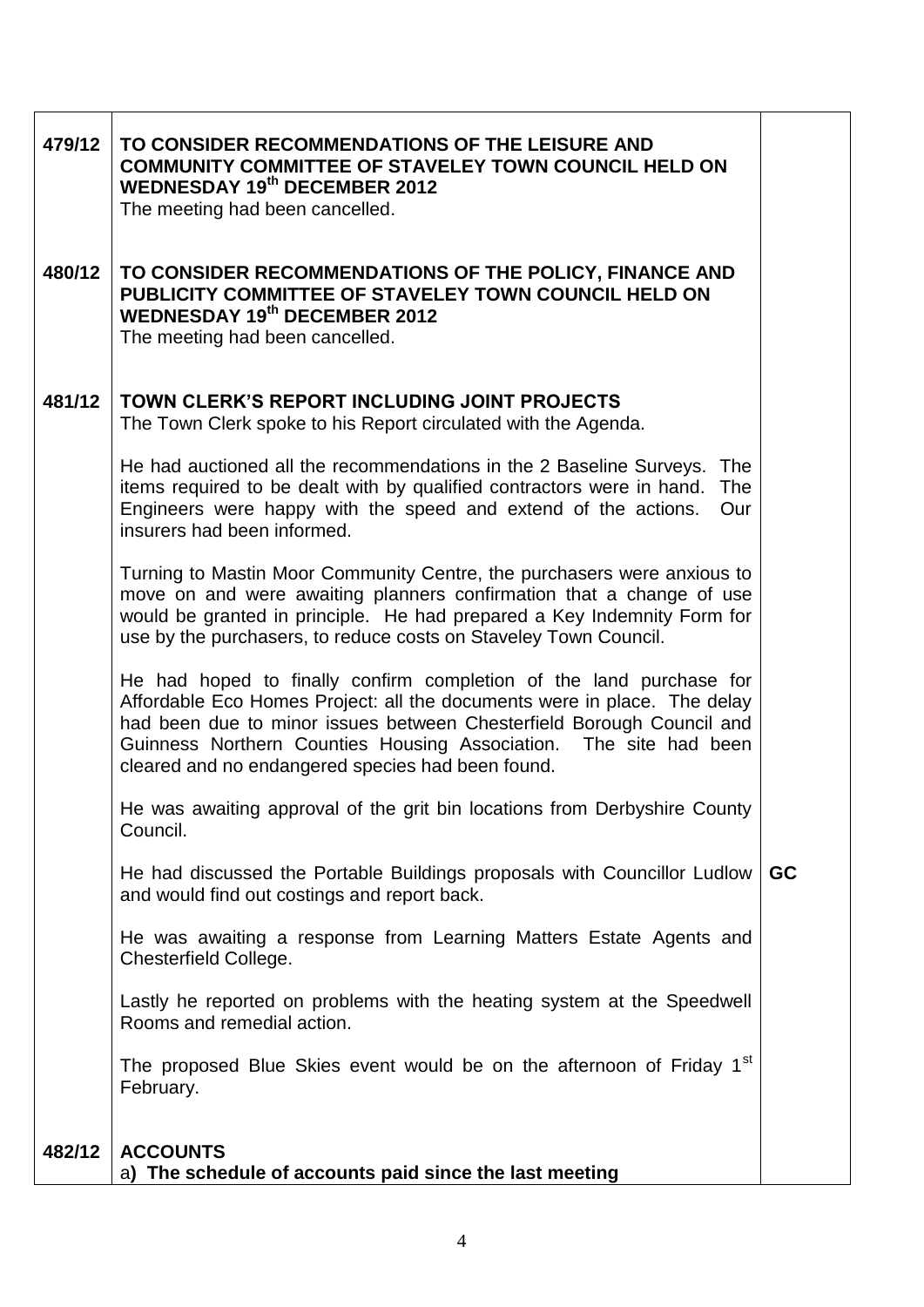|        | Due to the delay in the Schedule of Accounts being issued it was                                                                                 |           |  |  |
|--------|--------------------------------------------------------------------------------------------------------------------------------------------------|-----------|--|--|
|        | <b>RESOLVED</b> to discuss these at the Policy Finance and Publicity Committee.                                                                  |           |  |  |
|        |                                                                                                                                                  |           |  |  |
|        | b) Statement of Income and Expenditure                                                                                                           |           |  |  |
|        | Ian Haddock Assistant Financial Officer confirmed that he should be able to                                                                      |           |  |  |
|        | prepare and issue this information by next week.                                                                                                 |           |  |  |
|        | c) Section 137 Appeals for Financial Assistance                                                                                                  |           |  |  |
|        | No applications had been received.                                                                                                               |           |  |  |
|        |                                                                                                                                                  |           |  |  |
|        | d) Other financial matters                                                                                                                       |           |  |  |
|        | No other financial matters were received.                                                                                                        |           |  |  |
|        |                                                                                                                                                  |           |  |  |
|        |                                                                                                                                                  |           |  |  |
| 483/12 | <b>WARD REPORTS</b>                                                                                                                              |           |  |  |
|        | a) Councillor A. Hill reported that there had been a number of incidents in<br>Duckmanton - flytipping on East Crescent, 2 bus shelters had been |           |  |  |
|        | destroyed, trouble with young people at the new McDonalds.                                                                                       |           |  |  |
|        |                                                                                                                                                  |           |  |  |
|        | discussion took place on Staveley Town Council leading a<br>A                                                                                    |           |  |  |
|        | commemoration of the loss of life in disasters and accidents at Markham Pit.                                                                     |           |  |  |
|        | It will be the $40^{\text{th}}$ Anniversary of the 1973 Disaster this July and the $75^{\text{th}}$                                              |           |  |  |
|        | Anniversary of the 1938 also this year.                                                                                                          |           |  |  |
|        | <b>RESOLVED:</b> (i) That Staveley Town Council organise a commemorative                                                                         |           |  |  |
|        | plaque regarding the loss of lives at Markham Pit.                                                                                               |           |  |  |
|        | That the Town Clerk involves other appropriate<br>(ii)                                                                                           |           |  |  |
|        | organisations and individuals to become involved, including financially.                                                                         |           |  |  |
|        | These to include Derbyshire NUM, Poolsbrook Welfare, Staveley Miners                                                                             |           |  |  |
|        | Welfare, Duckmanton Miners Welfare, Mastin Moor Miners Welfare (£25                                                                              |           |  |  |
|        | from each being a suggested donation), Community Forums, Natascha                                                                                |           |  |  |
|        | Engel MP, Toby Perkins MP and Dennis Skinner MP. Permission will be                                                                              |           |  |  |
|        | required from Derbyshire County Council as landowners.                                                                                           |           |  |  |
|        | Sandra Struggles, local historian may wish to be involved.                                                                                       |           |  |  |
|        | Councillor A. Hill and Councillor D. Parsons will liaise with the Town Clerk to                                                                  | AH/DP/    |  |  |
|        | progress this matter.                                                                                                                            | <b>GC</b> |  |  |
|        |                                                                                                                                                  |           |  |  |
|        | Councillor Parsons then raised the matter of the 100 years anniversary of                                                                        |           |  |  |
|        | the commencement of World War One. He proposed Staveley Town                                                                                     |           |  |  |
|        | Council establish a Working Party now ready to devise an appropriate way                                                                         |           |  |  |
|        | of commemorating this event and raising the necessary funds – applying<br>early. He felt the Working Party could accept help from other related  |           |  |  |
|        | organisations like Staveley Royal British Legion and Staveley Armed Forces                                                                       |           |  |  |
|        | and Veterans' Association.                                                                                                                       |           |  |  |
|        |                                                                                                                                                  |           |  |  |
|        | <b>RESOLVED</b> – That Staveley Town Council establish a Working Party to                                                                        |           |  |  |
|        | determine how Staveley Town Council can commemorate the 100 <sup>th</sup>                                                                        |           |  |  |
|        | Anniversary of World War One.                                                                                                                    |           |  |  |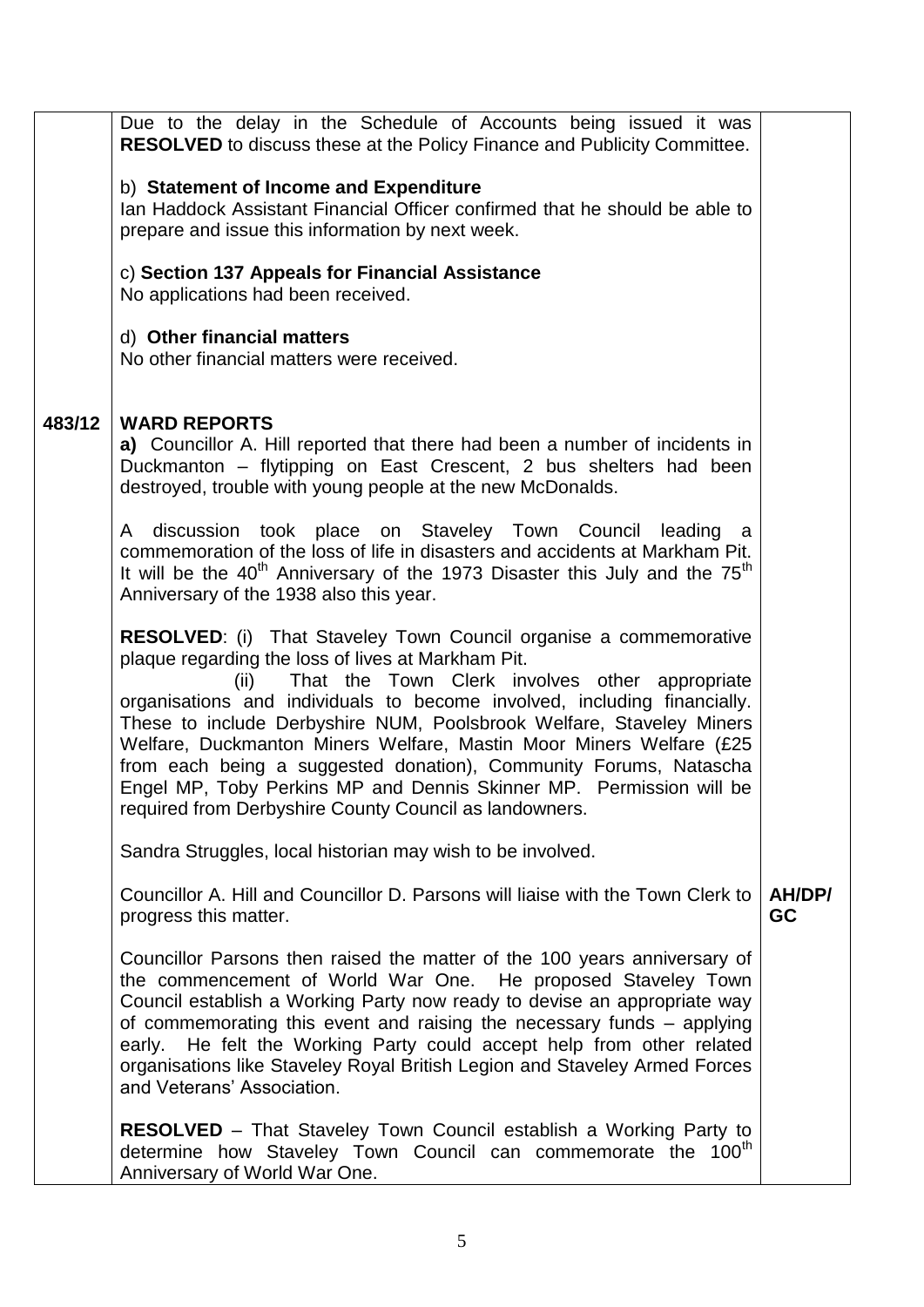|        | The Working Party to be discussed at the next Leisure and Community<br>Committee.                                                                                                                                                                                                          |                                                                                                                                                                                                                                                                                                                                                                           |  |  |
|--------|--------------------------------------------------------------------------------------------------------------------------------------------------------------------------------------------------------------------------------------------------------------------------------------------|---------------------------------------------------------------------------------------------------------------------------------------------------------------------------------------------------------------------------------------------------------------------------------------------------------------------------------------------------------------------------|--|--|
|        | Councillor Parsons put himself and Councillor Bacon forward for members.                                                                                                                                                                                                                   |                                                                                                                                                                                                                                                                                                                                                                           |  |  |
|        | Burrows.                                                                                                                                                                                                                                                                                   | The Chair passed on a request by Hollingwood Residents Association.<br>Their current storage at BRSA Club may not be available much longer and<br>they were seeking alternative room. He had advised them to contact the<br>Chesterfield Canal Trust but asked if Members had any ideas to let her<br>know. Councillor Williams suggested the HRA contact Councillor Walt |  |  |
|        | b) Generally<br>After a proposal from Councillor Elliott it was agreed that the Town Clerk<br>write to Dr. Steve Bradder to request an evening meeting with him at the<br>new Inkersall Surgery to let Members see the facility and discuss continuing<br>problems associated with the HMG |                                                                                                                                                                                                                                                                                                                                                                           |  |  |
| 484/12 | <b>ALLOTMENTS</b><br>The Town Clerk informed Members that Rita Packwood informed Mastin<br>Moor Allotment Association that she would no longer be active as she<br>needed to concentrate on her consultancy business.                                                                      |                                                                                                                                                                                                                                                                                                                                                                           |  |  |
|        | Members expressed their regret and asked the Town Clerk to monitor the<br><b>GC</b><br>progress of Mastin Moor Allotment Association without Rita's involvement.                                                                                                                           |                                                                                                                                                                                                                                                                                                                                                                           |  |  |
| 485/12 | <b>ITEMS FOR ACTION</b><br>Items for Information had been circulated in advance of the meeting. There<br>were no items for action.                                                                                                                                                         |                                                                                                                                                                                                                                                                                                                                                                           |  |  |
| 486/12 | <b>SEALING OF DOCUMENTS</b>                                                                                                                                                                                                                                                                |                                                                                                                                                                                                                                                                                                                                                                           |  |  |
|        | <b>RESOLVED –</b>                                                                                                                                                                                                                                                                          | That the Common Seal of the Council be affixed to any<br>documents or agreements necessary to carry into effect<br>any resolution or decisions passed by or confirmed at this<br>meeting.                                                                                                                                                                                 |  |  |
|        | <b>PART II CONFIDENTIAL ITEMS</b>                                                                                                                                                                                                                                                          |                                                                                                                                                                                                                                                                                                                                                                           |  |  |
| 487/12 |                                                                                                                                                                                                                                                                                            | <b>PUBLIC BODIES (ADMISSION TO MEETINGS ACT), 1960</b>                                                                                                                                                                                                                                                                                                                    |  |  |
|        | <b>RESOLVED –</b>                                                                                                                                                                                                                                                                          | That in view of the fact that publicity would be prejudicial to<br>the public interest by reason of the confidential nature of<br>the following matters, the public and representatives of the<br>press be excluded from this meeting during the discussion                                                                                                               |  |  |